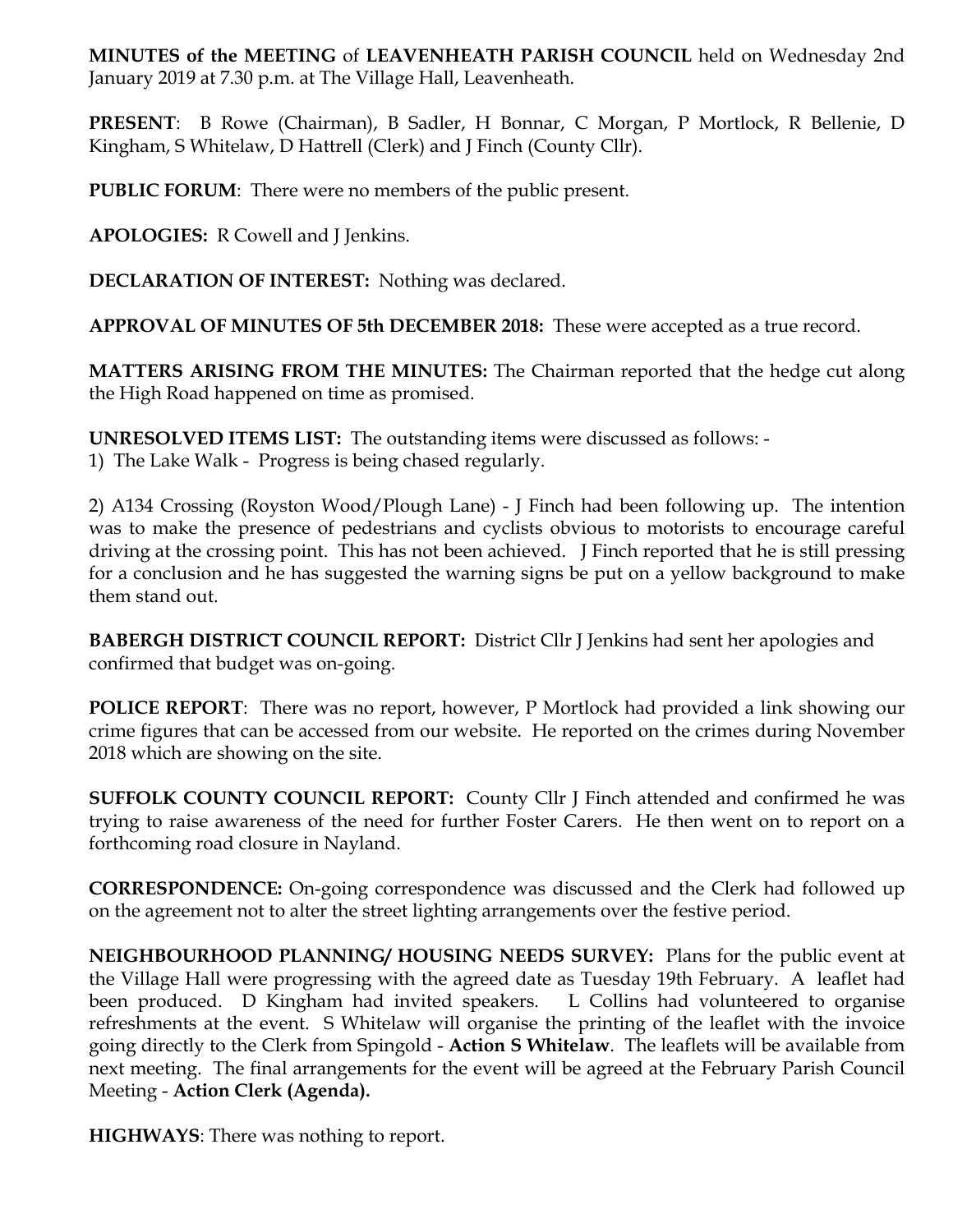**FINANCE:** The bank balances as at 2nd January 2019 were **£36570.27** in the Community Account, **£15418.15** in the Reserve Account making a total of **£51988.42.**

The Precept form was duly signed for submitting with a standstill Precept as agreed at the December Meeting. The cost of further new dog bins comes to £546.30. Members agreed for these to proceed. R Bellenie agreed to make the necessary arrangements - **Action R Bellenie**.

It was agreed to include **CIL and Village Asset Reserves** as Agenda items for February - **Action Clerk.** 

## **The following were authorised for payment: -**

| Chq 101541 | 2509.97 | Glasdon UK Ltd         | Benches & Bins - Assets |
|------------|---------|------------------------|-------------------------|
| Chq 101542 | 415.79  | D K Hattrell           | Clerk's Salary          |
| Chq 101543 | 97.40   | Inland Revenue Only    | Clerk's Deductions      |
| Chq 101544 | 163.96  | <b>SCC Pension ACC</b> | Clerk's Pension         |
| Chq 101545 | 275.00  | Stoke by Nayland Club  | Village Green (VG)      |
|            |         |                        |                         |

**Total £3462.12**

**REPORTS FROM ORGANISATIONS AND REPRESENTATIVES :** Reports were given from the Village Green and Footpath Warden. The Village Hall was still to meet and the Community Woodland had nothing to report this time. The new benches and dog bins for the Village Green had been delivered and quotes were being obtained to remove the play tunnel.

**IDEAS TO IMPROVE THE VILLAGE:** Nothing was raised**.** 

## **REPORTS AND QUESTIONS FROM CHAIRMAN AND MEMBERS**: Nothing was raised.

The meeting closed at **8.36 p.m**.